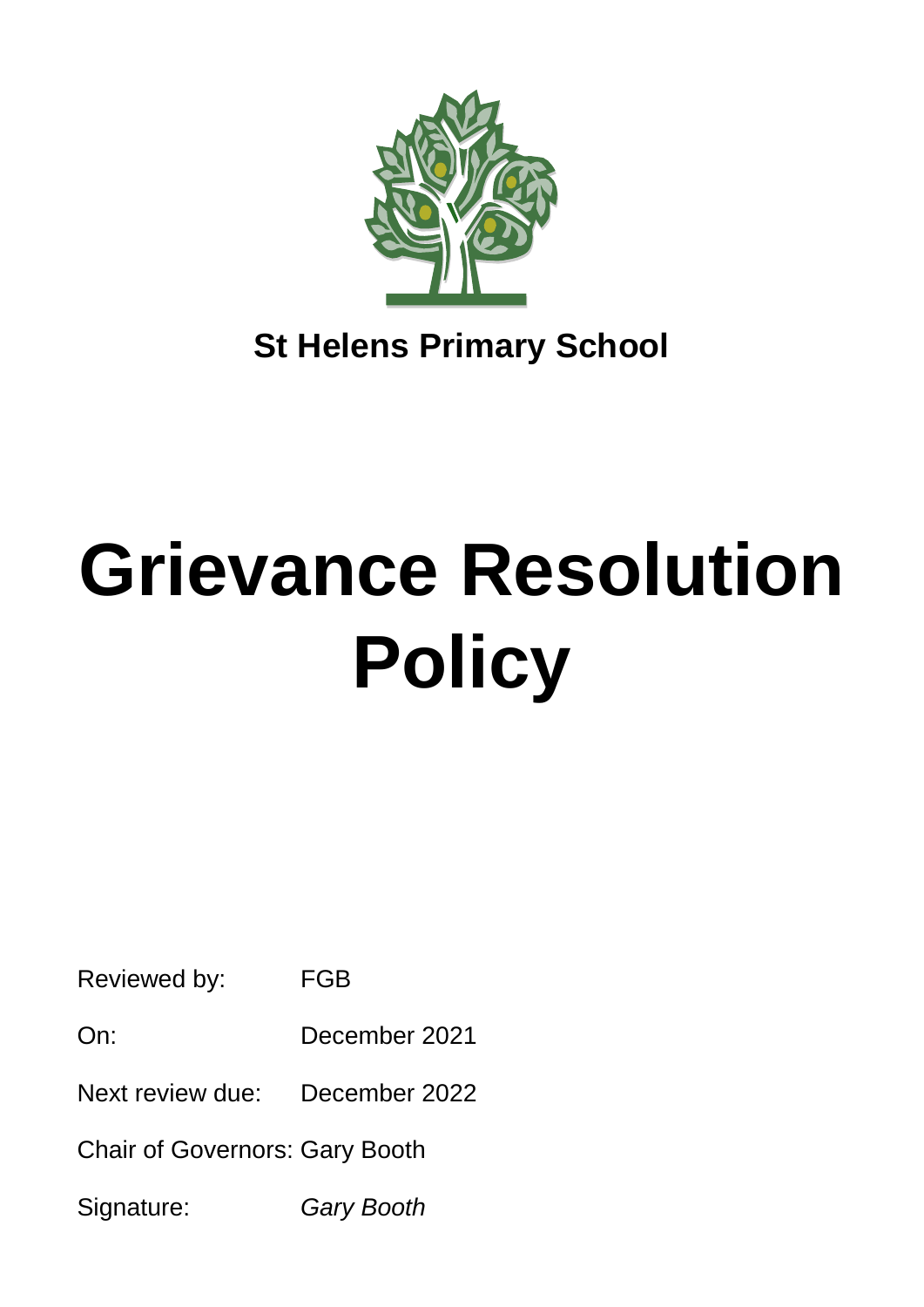

| <b>Policy Information</b> |                                                                                                                                                                                                                                                                                                                                           |  |
|---------------------------|-------------------------------------------------------------------------------------------------------------------------------------------------------------------------------------------------------------------------------------------------------------------------------------------------------------------------------------------|--|
| <b>Policy Title</b>       | <b>Grievance Resolution Policy</b>                                                                                                                                                                                                                                                                                                        |  |
| <b>Policy Purpose</b>     | To provide a fair and transparent process for individual<br>employees to raise problems relating to their employment<br>and to try to resolve these with their manager, or within<br>their Service or School.                                                                                                                             |  |
| <b>Policy Contact</b>     | Rosalyn Langley<br>rosalyn.langley@iow.gov.uk                                                                                                                                                                                                                                                                                             |  |
| <b>Policy Date</b>        | April 2021                                                                                                                                                                                                                                                                                                                                |  |
| Supersedes                | • Grievance policy v.9                                                                                                                                                                                                                                                                                                                    |  |
| Consultation              | Consulted and agreed with all recognised Trade Unions                                                                                                                                                                                                                                                                                     |  |
| Scope                     | This policy applies in its entirety to all Council employees,<br>Isle of Wight Fire and Rescue Service who are covered by<br>Grey or Gold book conditions, all School employees,<br>including Support Staff, Teachers and the Headteacher,<br>Chief Officers and School Governors. It does not apply to<br>contractors or agency workers. |  |
|                           | Where appropriate, this policy will be updated to account<br>for any changes in legislation without further consultation                                                                                                                                                                                                                  |  |
|                           | This policy is non-contractual and therefore does not form<br>part of the employee's contract of employment and the<br>Council reserves the right to amend or replace this policy<br>at any time.                                                                                                                                         |  |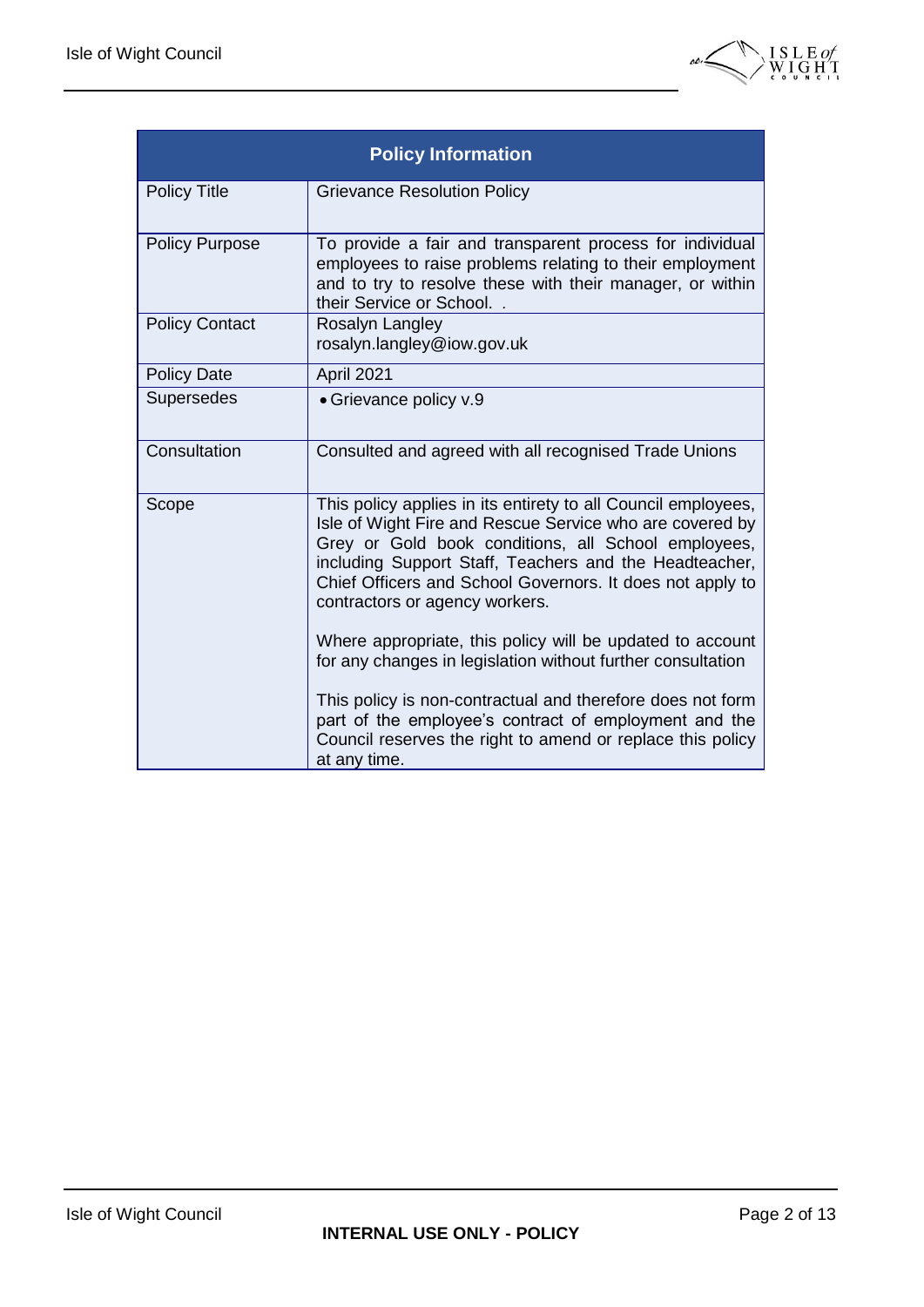

## **Contents**

|   |                                                                | 4  |  |
|---|----------------------------------------------------------------|----|--|
|   |                                                                | 4  |  |
|   | 1.2 MEDIATION                                                  | 4  |  |
|   |                                                                | 5  |  |
| 3 |                                                                | 6  |  |
|   | 3.1 GRIEVANCES AGAINST OTHER EMPLOYEES                         | 6  |  |
|   |                                                                | 6  |  |
|   |                                                                |    |  |
| 5 |                                                                | 8  |  |
|   |                                                                | 8  |  |
|   |                                                                | 8  |  |
| 6 |                                                                | 10 |  |
|   |                                                                | 10 |  |
|   |                                                                | 10 |  |
|   |                                                                | 11 |  |
|   | 12                                                             |    |  |
|   | APPENDIX B - MODIFIED PROCEDURE FOR POST-EMPLOYMENT GRIEVANCES | 13 |  |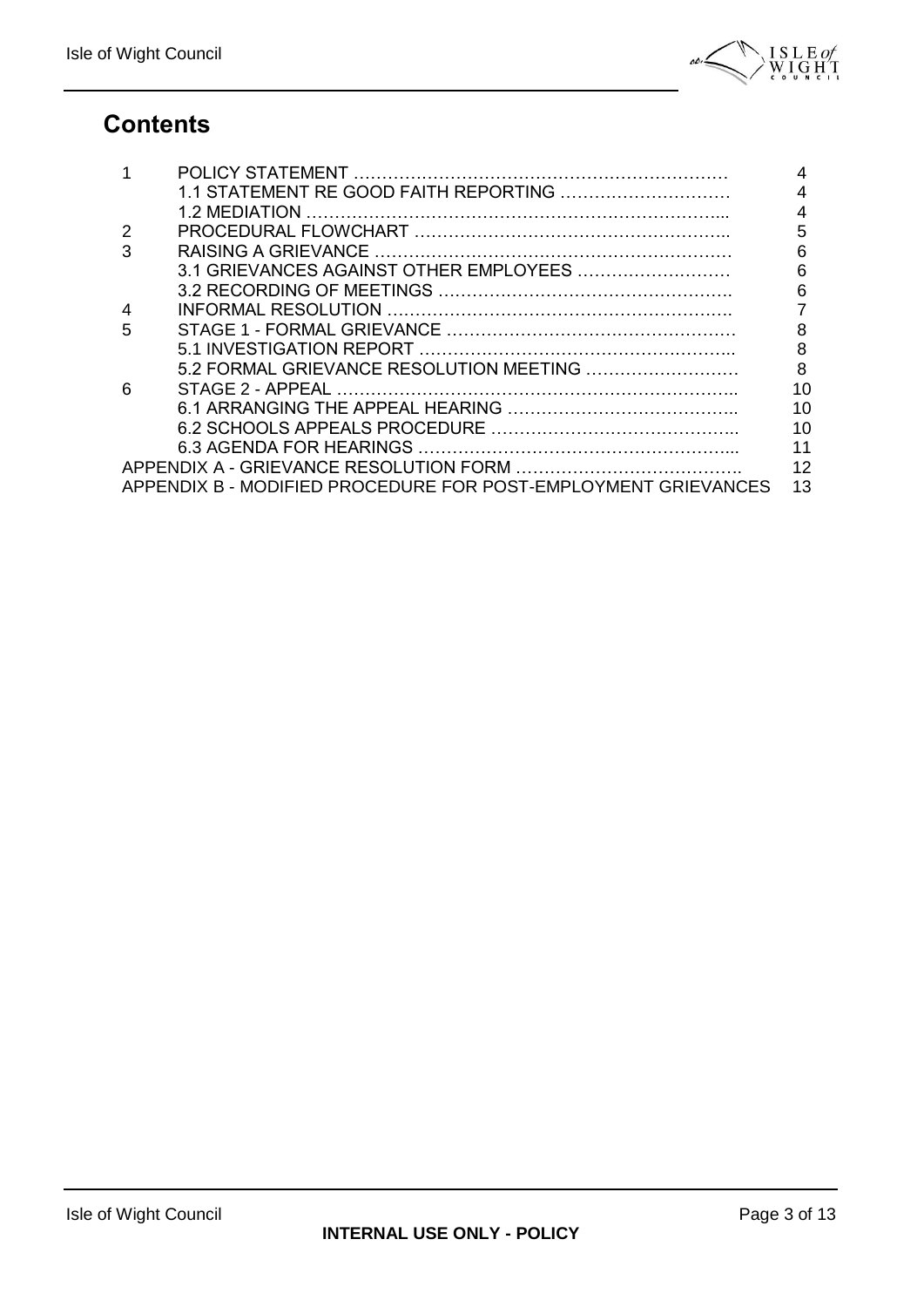

## **1 POLICY STATEMENT**

The Isle of Wight Council believes that all employees should be treated fairly and with respect. The aim of this policy is to ensure that all employees have an appropriate way to raise any issues with their manager that affect their working environment or working relationships and try and resolve these informally in the first instance.

If the grievance relates to your manager, you should raise it with the next level of management. If it relates to a work colleague, or colleagues, you should be aware that they will be informed of the nature of the grievance against them and given copies of any relevant documentation including the investigation report and the opportunity to fully respond to allegations made against them. In cases where it is not deemed in the best interests of the council / school or its staff to disclose the report, it may be withheld but the involved parties will receive information about the outcome of the investigation and decision in a sensitive manner appropriate to the situation.

In the case of schools, if the complaint is against the Headteacher or a member of the School Governing Body, the matter should be raised with the Chair of Governors. If the grievance is against the Chair of Governors then the matter should be raised via HR.

If your complaint relates to allegations of bullying and/or harassment, the matter should be dealt with under the Council's Harassment and Bullying Policy.

Employees who have left employment do not have any statutory right to raise a postemployment grievance. However, a modified procedure, in consultation with the individual, may be allowed (See Appendix B).

It is expected that an employee and management will seek to resolve any concerns informally in the first instance (see Section 4). If an agreement is not reached informally or circumstances make this route inappropriate (e.g. allegations of misconduct that require formal investigation) the matter can be raised formally under this grievance procedure. This should relate only to how you believe you have been treated by the Council, School or other service or managers acting on their behalf, colleagues or any aspect of your work.

Where investigations uncover wrongdoing by either the grievance raiser or any other individual, the Council may take appropriate formal action under the Disciplinary Policy. Likewise, where persistent or vexacious grievances are raised, the Council reserves the right to take formal action against perpetrators under its Disciplinary Policy.

Grievances raised whilst you are the subject of disciplinary investigations or proceedings will generally be heard once the disciplinary process is complete. Complaints about any disciplinary action taken against you should be dealt with via the Appeal process of the Disciplinary Policy.

**1.1** *Staff who submit grievances or who participate in good faith in any investigation conducted under this policy must not suffer any form of retaliation or victimisation as a result. Anyone found to have retaliated against or victimised someone in this way may be subject to disciplinary action under the Council's Disciplinary Policy.*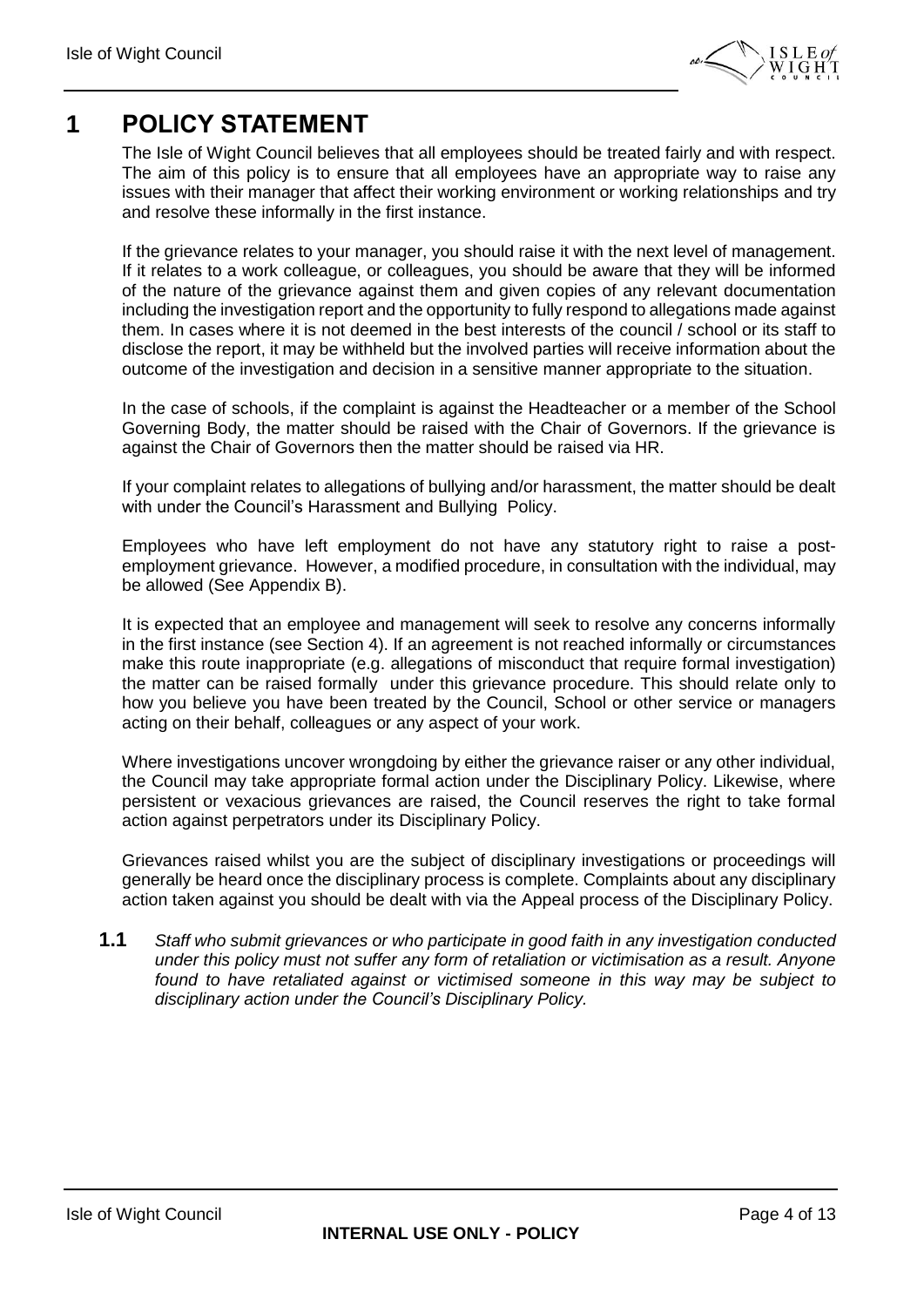

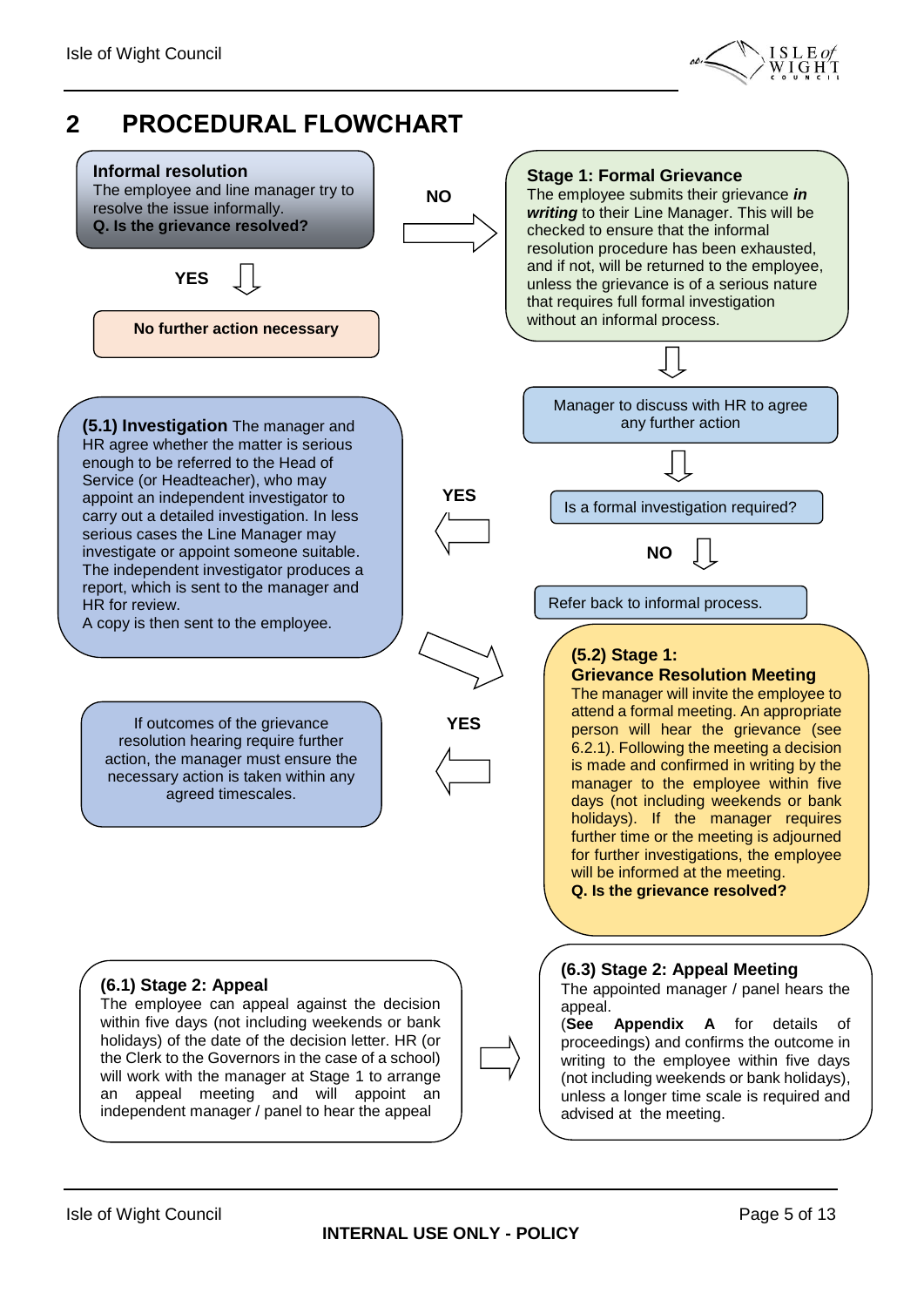

## **3 INFORMAL RESOLUTION**

Where an employee raises an issue with their manager, every effort should be made to resolve their complaint as soon as possible, through day-to-day management and without recourse to the formal procedure.

Resolving issues as soon as possible avoids them escalating to the formal process. It is much harder to re-establish good working relationships when the issues escalate to the formal process as positions can become entrenched. Particularly in cases involving employees who work together, the sooner the issues are resolved the sooner the working relationship can begin to improve. This is where mediation can achieve good outcomes.

Whilst the aim would be to resolve issues informally, there may be circumstances where an issue raised as an informal complaint has to be addressed by a manager formally. This may result in other procedures being invoked e.g. where there are misconduct issues.

#### **3.1 MEDIATION**

In some cases mediation can offer a suitable alternative to proceeding with a formal grievance. This involves a neutral third party who will work with those concerned in an attempt to find a suitable and mutually agreed resolution. This is generally reserved for cases where the grievance only involves two parties and is only attempted if both parties agree. Further details can be obtained from your HR Adviser.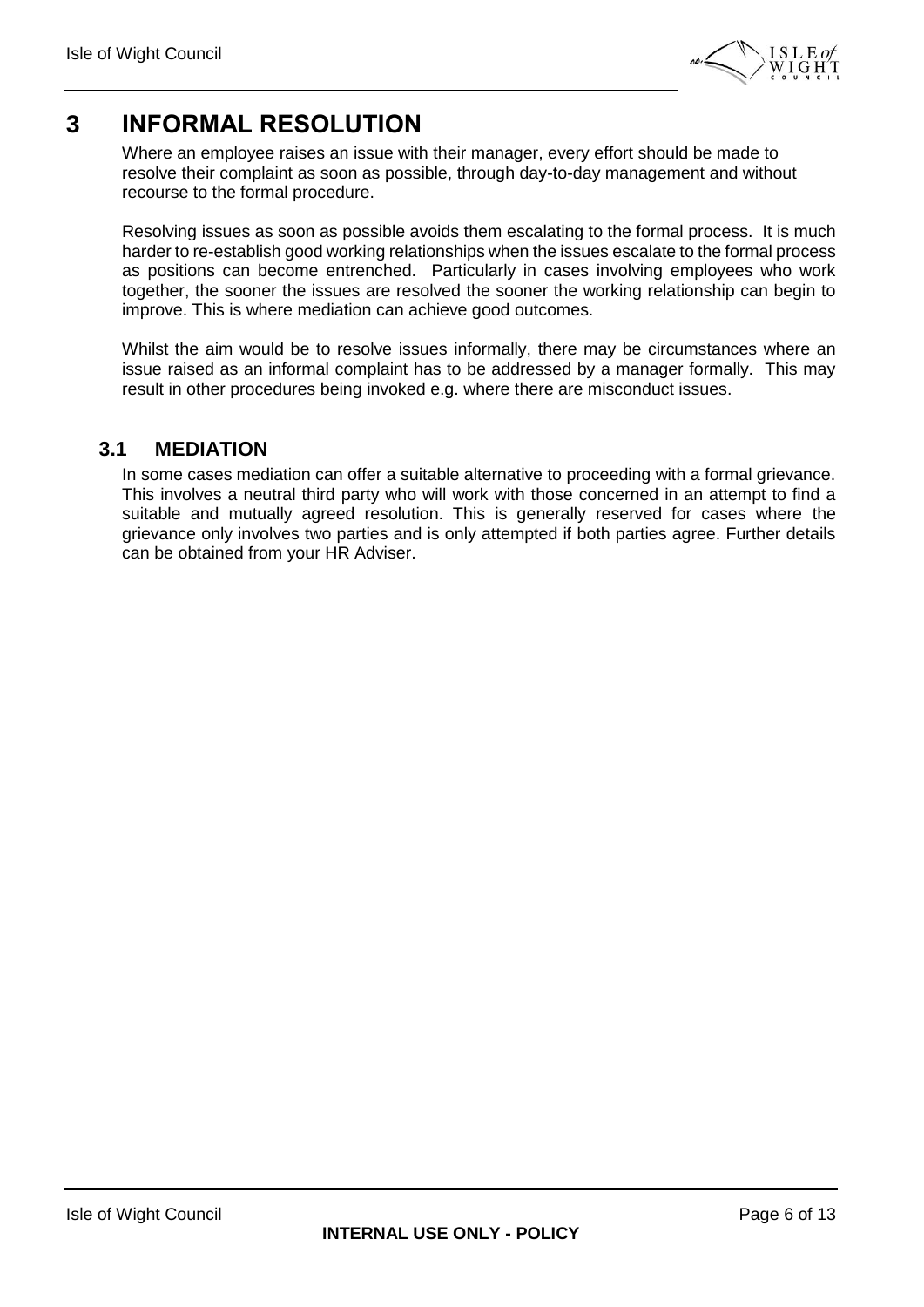

## **4 RAISING A GRIEVANCE**

A grievance should be raised in writing and submitted to your Line Manager/Head of Year in the first instance. If the grievance relates to your Line Manager/Head of Year it should be submitted to the next level of management/Chair of Governors. It is important that you set out clearly the nature of your grievance, indicate the outcome you are seeking and what actions, if any, have already been taken to try to resolve it.

Grievances are concerns, problems or complaints that employees may wish to raise with management, which may relate to their work, working conditions or relationships with colleagues. The Code does not apply to redundancy dismissals or the non-renewal of fixed-term contracts on their expiry.

Issues that may cause grievances include:

- Terms and Conditions of Employment
- Health and Safety
- Work Relations
- Bullying and Harassment
- **New Working Practices**
- Working Environment
- Organisational Change
- Discrimination

Grievances cannot be raised against a reasonable management decision just because you disagree, i.e. being allocated equipment suitable for your role, refusing annual leave requests for a valid reason.

In all cases, if you wish to complain you should take action as soon as possible and preferably within 20 days (not including weekends or bank holidays) of the incident or the last incident that occurred to give rise to the grievance. Grievances about events that happened more than 2 months ago will not normally be accepted.

*If your grievance relates to allegations of bullying and harassment, please refer to the Harassment and Bullying Policy for the procedure to be followed.*

### **4.1 GRIEVANCES AGAINST OTHER EMPLOYEES**

Where a grievance raised relates to another employee the manager has a responsibility to inform that employee that a grievance has been raised against them. They will be provided with a copy of the written grievance, or a summary of the allegations made against them if the grievance also raises other matters that do not affect them.

The investigation report will usually be disclosed to the complainant and those against whom allegations have been made. In cases where it is not deemed in the best interests of the council / school or its staff to disclose the report, it may be withheld but the involved parties will receive summarised information about the outcome of the investigation and decision.

### **4.2 RECORDING OF MEETINGS**

The employee, or any person attending or acting on his/her behalf, are not permitted to record electronically any meeting held by the council/school as part of the grievance procedure. All meetings will have written notes taken which are distributed to all parties and amendments can be requested if any party feels that parts of the meeting have not been accurately recorded. These notes are intended to capture the main points of the meeting and are not verbatim.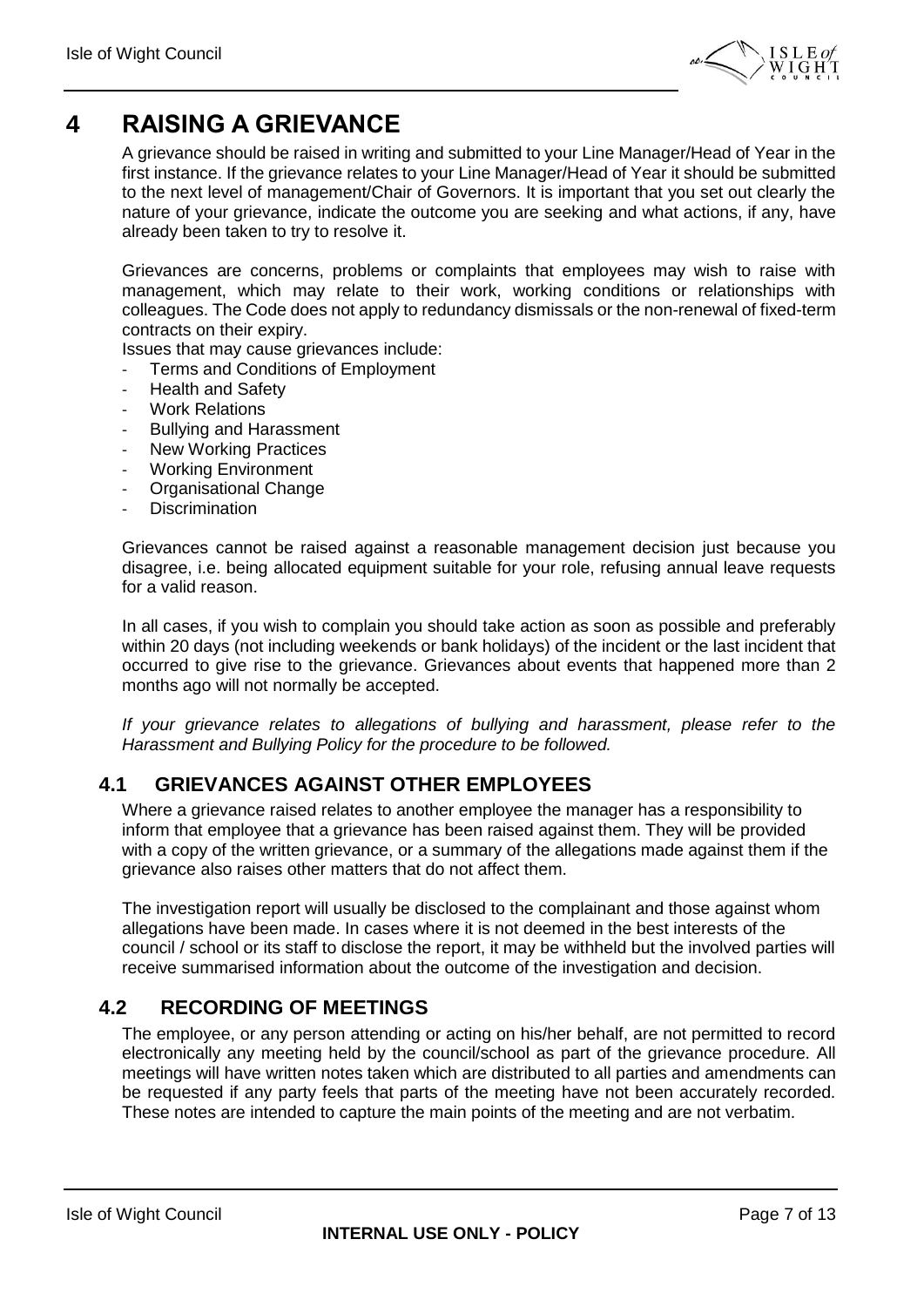

## **5 STAGE 1 – FORMAL GRIEVANCE**

If efforts to resolve the grievance informally have failed, or the issue is considered, following discussions between the line manager and HR Adviser, to be too serious for informal resolution, it will proceed to the formal grievance procedure.

The investigating officer will carry out an investigation. You will be informed that this is happening and the name of the person who is conducting the investigation. You may be asked to attend a meeting if clarification of your grievance or further details are required.

The investigating officer will gather evidence as appropriate. This may include speaking to witnesses or other members of staff, looking at written evidence (emails, letters, minutes of meetings etc.), CCTV etc.

The investigation should be completed as soon as is practicable, taking into account diary commitments, availability of witnesses etc. Usually this would be completed within 20 working days however in some cases will take longer.

### **5.1 INVESTIGATION REPORT**

Once the investigation is completed, the investigating officer will prepare a report and include their recommendations to resolve the grievance. The report will initially be sent to the Line Manager and HR.

In advance of the grievance resolution meeting a copy will also be sent to the employee and to any other employee against whom any allegations have been raised.

The investigation report will usually be disclosed to the complainant and those against whom allegations have been made. In cases where it is not deemed in the best interests of the council / school or its staff to disclose the report, it may be withheld but the involved parties will receive summarised information about the outcome of the investigation and decision.

## **5.2 FORMAL GRIEVANCE RESOLUTION MEETING**

The Line Manager/Head of Service (or other manager to whom the grievance has been raised) will arrange a date for the grievance resolution meeting. This will include booking a room, arranging a note taker and inviting all required parties.

The meeting will be held as soon as practicable and will not be unreasonably delayed. It will be conducted by the Line Manager/Head of Year (or more senior manager where appropriate) and attended by an HR representative and note taker.

You have the right to be accompanied by a work colleague or trade union official at any grievance meeting or subsequent appeal. The trade union official need not be an employee of the organisation, but if he/she is not a work colleague or an employee of his/her union, the organisation may insist on him/her being certified by the union as being experienced or trained in accompanying employees at grievance hearings.

Please note that individual workers are not obliged to agree to accompany you. Companions will be given appropriate paid time off to allow them to accompany colleagues at a grievance hearing or appeal hearing.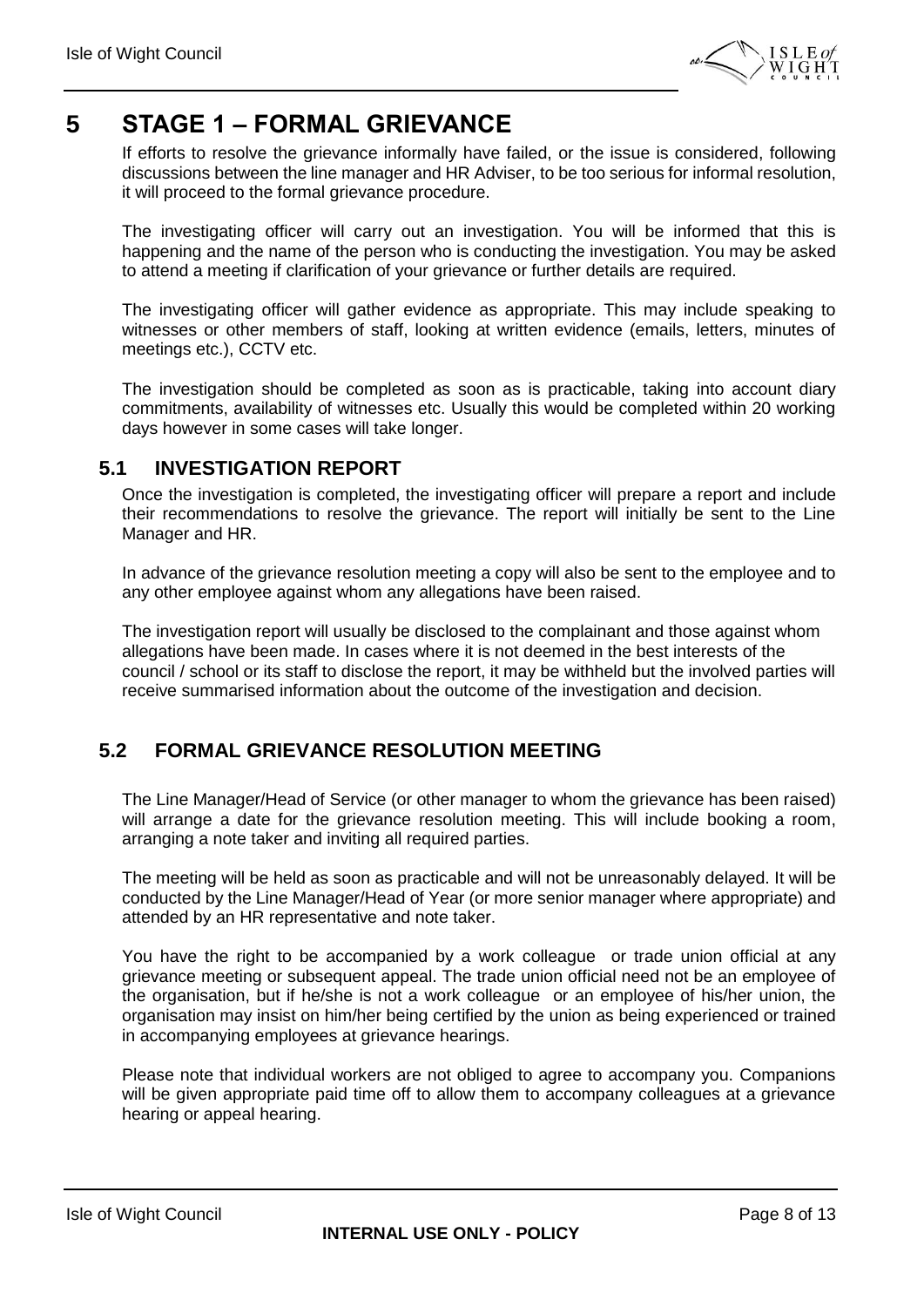

At any hearing or appeal hearing, your chosen companion will be allowed to address the meeting, respond on your behalf to any view expressed in the hearing, and sum up the case on your behalf. However, both the hearing and appeal hearing are essentially meetings between the organisation and you, so any questions put directly to you should be dealt with by and not your companion.

Where the chosen companion is unavailable on the day scheduled for the meeting or appeal, the meeting will be rescheduled, preferably within five working days of the original scheduled date.

The manager will write to the employee within five days (not including weekends or bank holidays) of the hearing to inform them of their decision. A decision may not always be given on the day of the hearing.

Please see the hearing agenda at Section 6.3 for format to follow at the hearing.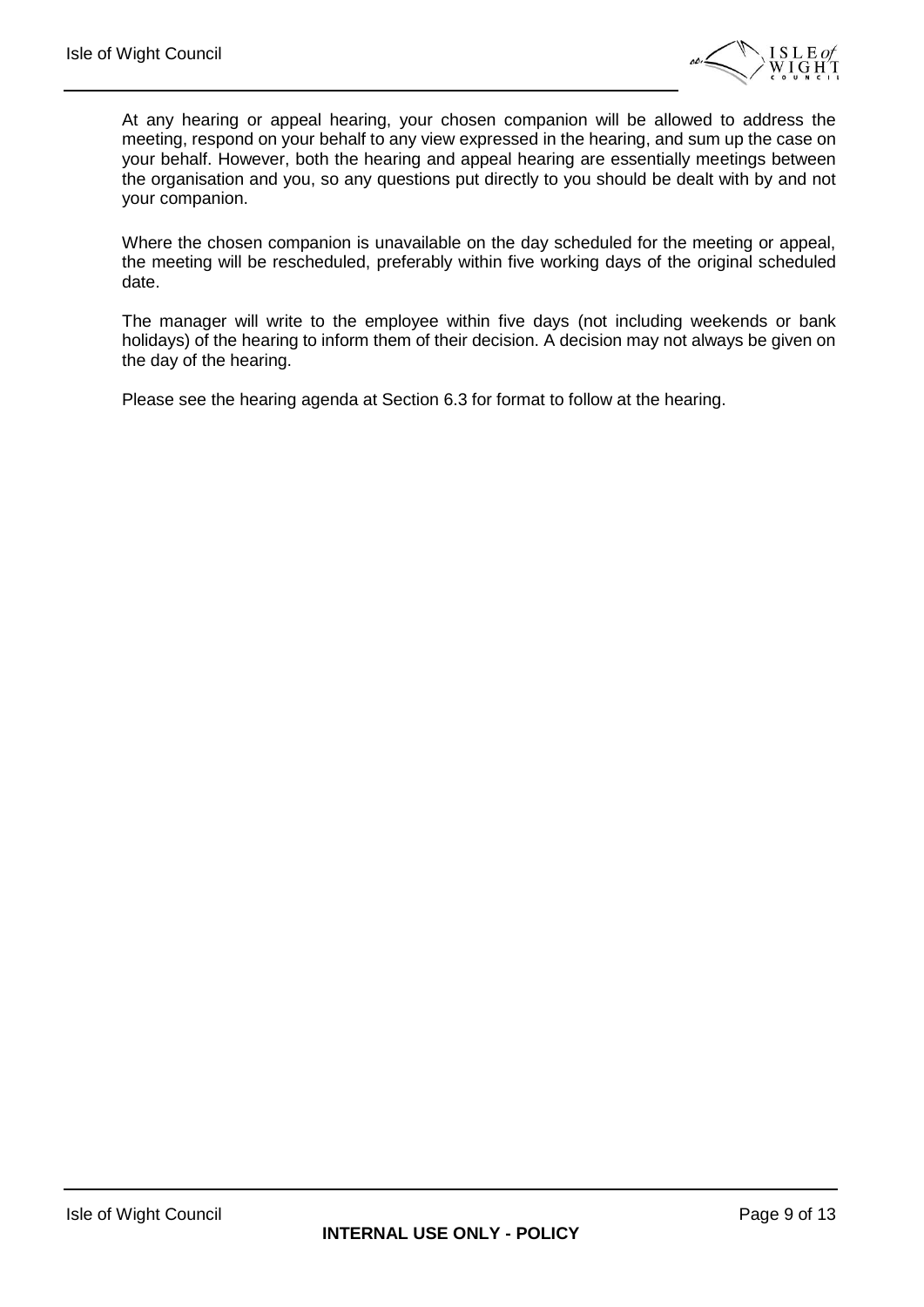

## **6 STAGE 2 - APPEAL**

You have the right to appeal against the decision of the hearing manager if you do not agree with the outcome. This appeal should be made within five days (not including weekends or bank holidays) of receipt of the letter giving you the decision and should be sent, in writing, to Human Resources at County Hall or the Clerk to the Governors in the case of schools.

Please give your reasons for appealing under one of the following grounds:

- the decision: the evidence did not support the conclusion of the manager; and / or
- new evidence: evidence has come to light since the grievance resolution meeting and was not reasonably available at the time of that meeting; and / or
- it is considered that the grievance procedure was not followed correctly

### **6.1 ARRANGING THE APPEAL HEARING**

The manager who chaired the grievance resolution meeting will arrange an appeal hearing, normally within 15 days (not including weekends or bank holidays) of receipt of the written notice of appeal, taking into account the availability of the parties attending. This process will not be unduly delayed.

The hearing will be chaired by a manager more senior than the original hearing manager.

The employee will have the right to be accompanied by a trade union representative or work colleague. They must take all reasonable steps to attend. Account will be taken of any reasonable adjustments required under the Equality Act 2010.

Where either the employee and / or their companion / representative is unable to attend the appeal meeting for good reason, the meeting will be reconvened within five working days of the original meeting date or on another date which is mutually agreed by the parties.

The employee must provide any supporting evidence for the basis of their appeal to HR at least seven days (not including weekends or bank holidays) prior to the appeal meeting date. The employee must also provide the names of any witnesses they wish to call.

The manager who made the decision at Stage 1 will be required to attend the appeal meeting to respond to the grounds of the appeal.

#### **6.2 SCHOOLS APPEALS PROCEDURE**

The procedure for schools is as above however with the following additions / amendments.

In the case of schools, the appeal will be heard by an Appeals Committee consisting of three Governors, who will not have been involved in any part of the proceedings to date. Staff, governors and others who participated in previous proceedings may attend to give evidence, but must be excluded during consideration of the decision by the committee.

Where the grievance has been raised by a Chief Officer, the right of appeal will be to another panel of members. Members who participated in previous proceedings may attend to give evidence, but must be excluded during the consideration of the decision by the Committee. The Clerk to the Governors will write to the employee to invite them to attend an appeal meeting.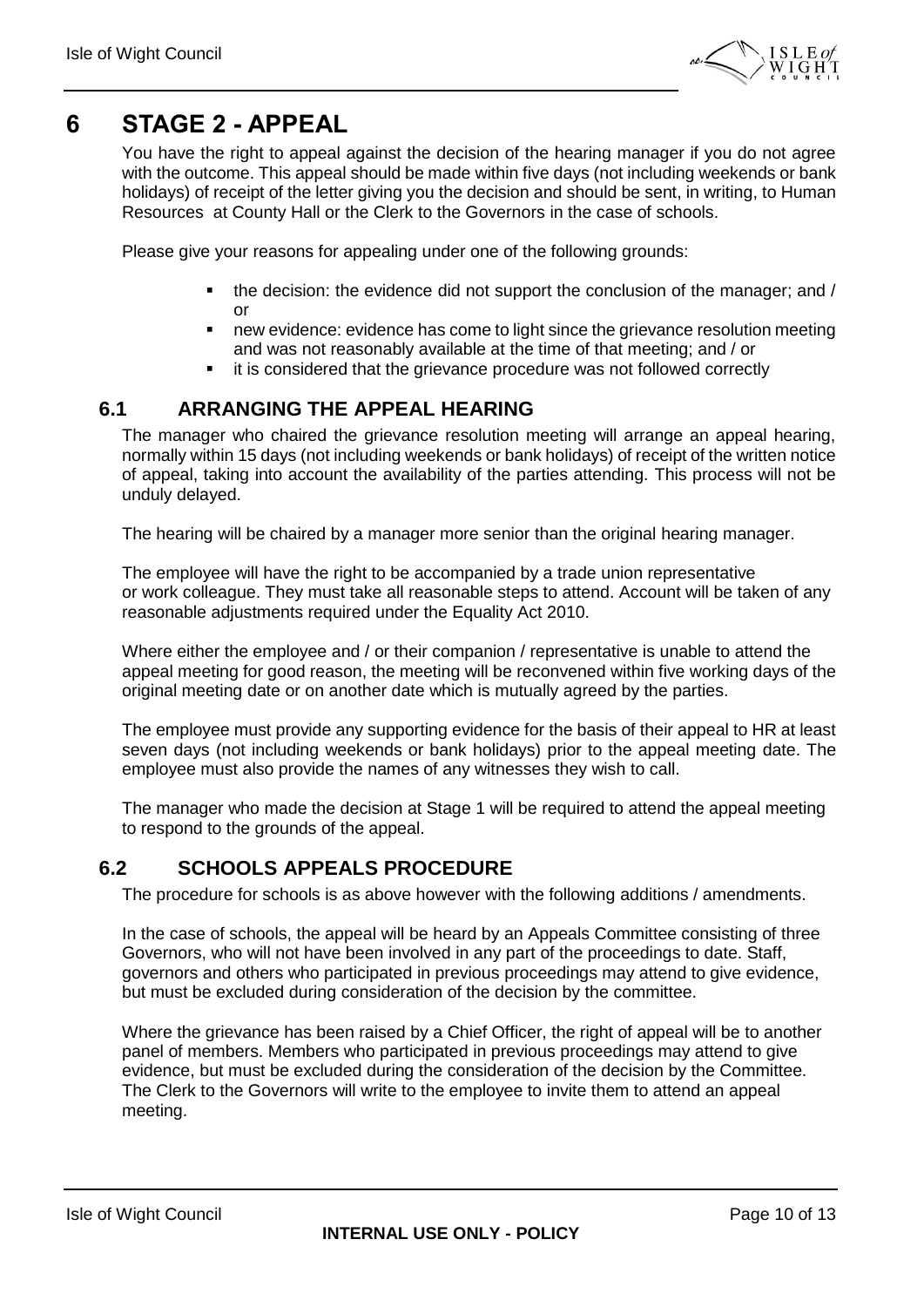

The employee must provide any supporting evidence for the basis of their appeal to the School's Clerk to the Governors, at least seven days (not including weekends or bank holidays) prior to the appeal meeting date. The employee must also provide the names of any witnesses they wish to call.

## **6.3 HEARING AGENDA**

The format for grievance outcome and appeal hearings will normally be as follows:

- 1. The Chairperson will introduce the parties and explain the purpose of the meeting and how it will be conducted. The Chairperson will state that the meeting is being conducted as part of the Council's formal grievance procedure and confirm that a written record of the meeting is being made.
- 2. The Chairperson will invite the employee to state their case. The employee's representative may do this on their behalf. As part of the employee's presentation any witnesses may be called into the hearing one at a time. The Chairperson, Committee or Panel members and other parties (e.g. the manager, case investigator and / or any other appropriate parties named in the grievance) may ask any questions about the circumstances of the case to each witness in turn.
- 3. When the employee or their representative has completed their presentation, the Chairperson and the other parties may ask any questions about the circumstances of the grievance in order to establish all the relevant facts, background and surrounding circumstances.
- 4. The Chairperson will invite the manager and / or investigator to present their case. As part of the presentation any witnesses may be called into the meeting one at a time. The Chairperson, Committee or Panel members, and the employee and / or their representative may ask any questions about the circumstances of the case to each witness in turn.
- 5. When the manager and / or investigator has completed their presentation, the Chairperson, Committee or Panel members, and the employee and / or employee's representative may ask any questions about the circumstances of the case.
- 6. At any point during the meeting, the Chairperson may adjourn the proceedings to gather further information or investigate any allegations made. Any party may also make a request to the Chairperson for an adjournment at any time during the grievance meeting. A date and time to reconvene should be agreed between the parties.
- 7. Once all the evidence has been heard, the Chairperson may sum up the key points of the meeting, or invite the parties to do so, allowing the employee to have the final word after which there should be an adjournment for the panel to consider all the information.
- 8. The Chairperson will try to reach a decision on the day of the appeal meeting. However, if this is not possible, the Chairperson will inform the employee of their decision, in writing, within five days (not including weekends or bank holidays).
- 9. The decision will be final and there will be no further right of appeal.

10. A record of the decision will be kept on the employee's record as per the relevant GDPR legislation.

### Appendix A – Grievance Resolution Form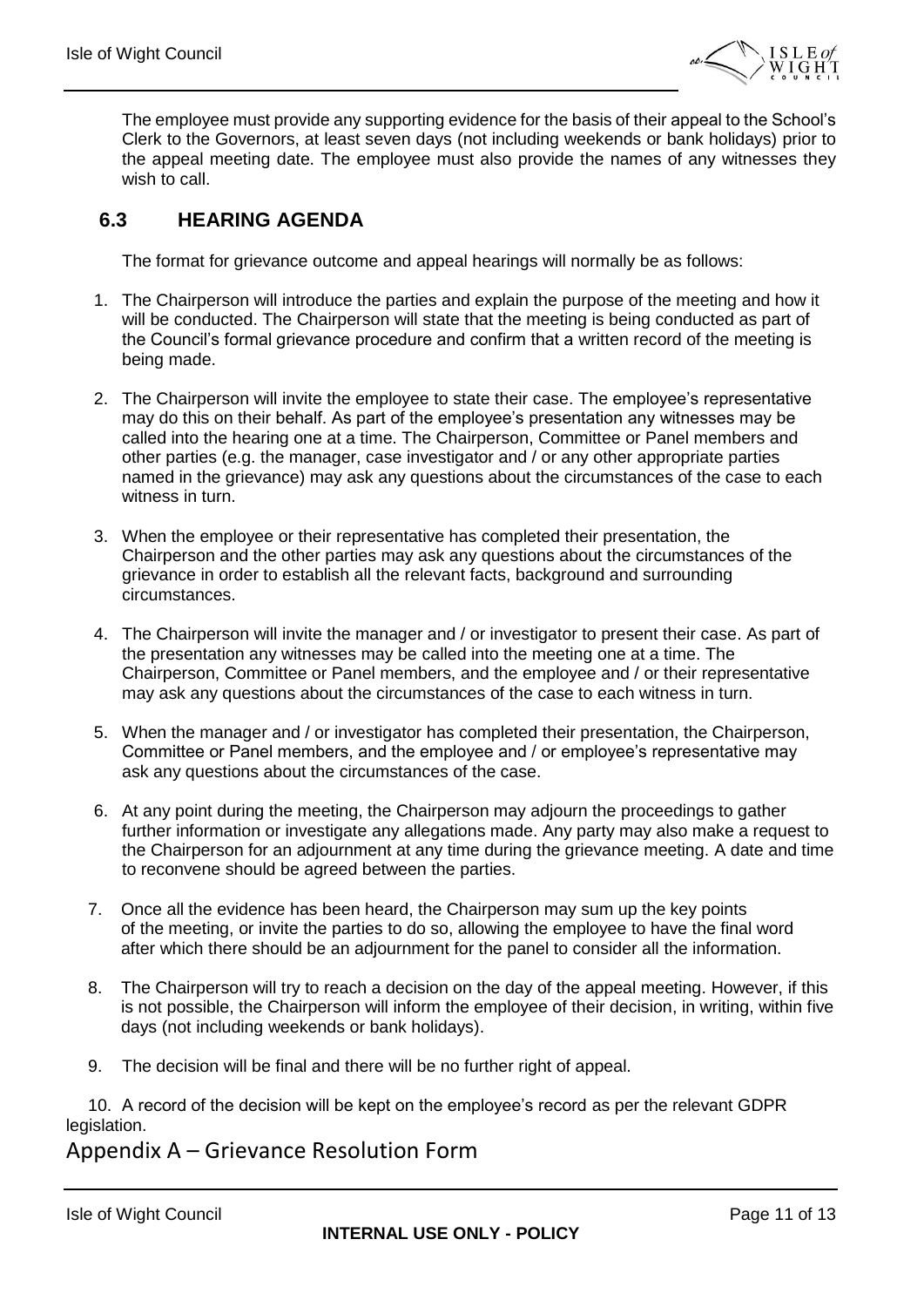

| Name of Employee:                                                                                                                                                                                                                                     |                                                                                                          |  |  |  |
|-------------------------------------------------------------------------------------------------------------------------------------------------------------------------------------------------------------------------------------------------------|----------------------------------------------------------------------------------------------------------|--|--|--|
| Job Title:                                                                                                                                                                                                                                            |                                                                                                          |  |  |  |
| Section:                                                                                                                                                                                                                                              |                                                                                                          |  |  |  |
| Department / Station:                                                                                                                                                                                                                                 |                                                                                                          |  |  |  |
| 1. Please outline the nature of your grievance. Give examples and background details, such as names of<br>witnesses, dates and places and any other relevant information which may be helpful. Please continue on additional<br>sheet(s) if required. |                                                                                                          |  |  |  |
| 2. Have you previously discussed your<br>grievance informally with your manager?                                                                                                                                                                      | Yes / No<br>Circle as appropriate                                                                        |  |  |  |
| 3. If yes, please state when you did this and why you remain dissatisfied with the outcome.<br>If no, please return to the informal stage of the grievance procedure.                                                                                 |                                                                                                          |  |  |  |
| 4. Please state how and why the grievance affects you.                                                                                                                                                                                                |                                                                                                          |  |  |  |
|                                                                                                                                                                                                                                                       | 5. What would you like to happen now as a result of your grievance and what is your proposed resolution? |  |  |  |

Print name: ………………………………………………………………………………………………………….

Appendix B – Modified Procedure for post-employment grievances